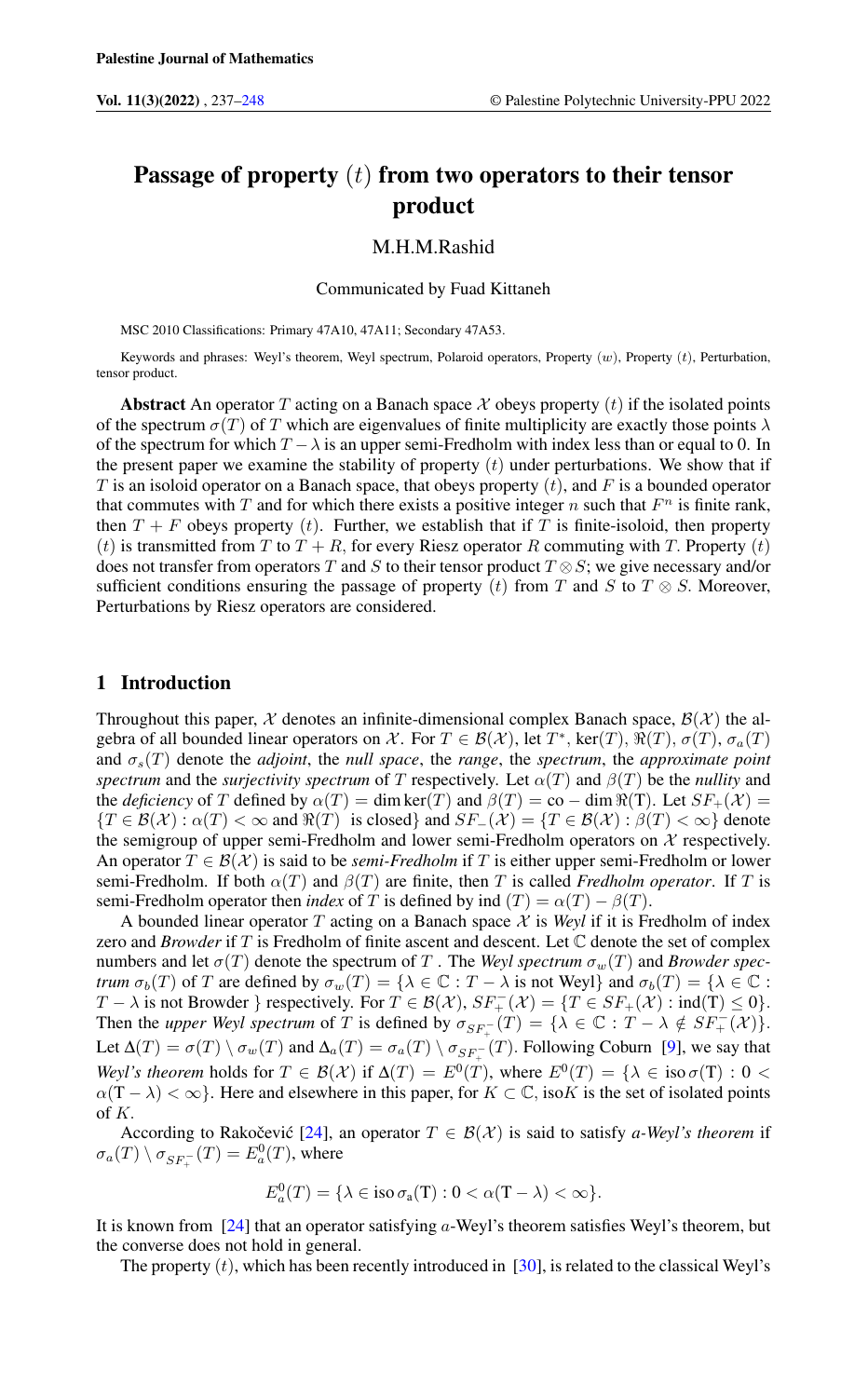theorem for bounded linear operators on Banach spaces, in particular this property is related to a strong variant of Weyl's theorem, the so-called property  $(w)$  introduced by Rakočević in [[23\]](#page-11-3) and studied extensively in [\[5,](#page-11-4) [6,](#page-11-5) [26,](#page-11-6) [28\]](#page-11-7). In this paper we study the stability of property  $(t)$ under perturbations by finite rank operators, by nilpotent operators and, more generally, by Riesz operators commuting with  $T$ . Moreover, we give necessary and/or sufficient conditions ensuring the passage of property (t) from T and S to  $T \otimes S$ .

# 2 Property  $(t)$  for bounded linear operator

**Definition 2.1.** ([\[30\]](#page-11-2)) Let  $T \in \mathcal{B}(\mathcal{X})$ . We say that T obeys property (t) if  $\Delta_+(T) = \sigma(T) \setminus \mathcal{B}$  $\sigma_{SF_{+}^{-}}(T) = E^{0}(T).$ 

**Remark 2.2.** If  $T \in \mathcal{B}(\mathcal{X})$  has the SVEP, then it is known from [\[19,](#page-11-8) Page 35] that  $\sigma(T) = \sigma_s(T)$ . Moreover, it is known that from [\[6,](#page-11-5) Theorem 2.6] that if  $T^*$  has the SVEP, then  $\sigma(T) = \sigma_a(T)$ and  $\sigma_{SF_{+}^{-}}(T) = \sigma_w(T)$  and hence  $E_a^0(T) = E^0(T)$ ,  $\Delta_a(T) = \Delta(T)$  and  $\Delta_+(T) = \Delta(T)$ .

<span id="page-1-0"></span>**Proposition 2.3.** *[\[2\]](#page-11-9)* Let  $T \in B(X)$ *. Then* T *satisfies Weyl's theorem if and only if* T *satisfies Browder's theorem and*  $\pi^{0}(T) = E^{0}(T)$ .

**Proposition 2.4.** *Let*  $T \in \mathcal{B}(\mathcal{X})$ *. Then* T *obeys property* (t) *if and only if the following conditions hold:*

- *(i)* T *satisfies* a*-Browder's theorem;*
- *(ii)*  $\sigma(T) = \sigma_a(T)$ *;*
- $(iii)$   $\pi_a^0(T) = E^0(T)$ .

*Proof.* The proof follows immediately from Theorem 2.6, Proposition 2.7 and Theorem 2.10 of [\[30\]](#page-11-2).

The following result is a consequence of Proposition [2.3](#page-1-0) and [\[30,](#page-11-2) Theorem 2.6, Theorem 2.10].

**Proposition 2.5.** *Let*  $T \in \mathcal{B}(\mathcal{X})$ *. Then*  $T$  *obeys property* (*t*) *if and only if the following conditions hold:*

*(i)* T *satisfies Browder's theorem;*

$$
(ii) \sigma_w(T) = \sigma_{aw}(T);
$$

 $(iii) \tau^0(T) = E^0(T)$ .

Let  $H_{nc}(\sigma(T))$  denote the set of all analytic functions, defined on an open neighborhood of  $\sigma(T)$ , such that f is non-constant on each of the components of its domain. Define, by the classical calculus,  $f(T)$  for every  $f \in H_{nc}(\sigma(T))$ .

A bounded operator  $T \in \mathcal{B}(\mathcal{X})$  is said to be *polaroid* (respectively, *a-polaroid*) if  $\sigma^{iso}(T) = \emptyset$ or every isolated point of  $\sigma(T)$  is a pole of the resolvent of T (respectively, if  $\text{iso}\sigma_a(T) = \emptyset$  or every isolated point of  $\sigma_a(T)$  is a pole of the resolvent of T).

**Theorem 2.6.** Let T be a bounded linear operator on X satisfying the SVEP. If  $T - \lambda I$  has finite *descent at every*  $\lambda \in E_a^0(T)$ , *then property* (*t*) *holds for*  $f(T^*),$  *for every*  $f \in H_{nc}(\sigma(T))$ *.* 

*Proof.* Let  $\lambda \in E_a^0(T)$ , then  $\lambda$  is an isolated of  $\sigma_a(T)$  and hence  $a(T - \lambda) = d(T - \lambda) < \infty$ . Moreover,  $\alpha(T - \lambda) < \infty$ , so by [\[1,](#page-10-1) Theorem 3.4] it follows that  $\beta(T - \lambda)$  is also finite, thus  $\lambda \in \pi^0(T)$ . This shows that  $E_a^0(T) \subseteq \pi^0(T)$ . Since the other inclusion is always verified, we have  $E_a^0(T) = \pi^0(T)$  and hence T is a-polaroid. Therefore, property (t) holds for T by [\[30,](#page-11-2) Theorem 3.5].

The class of operators  $T \in \mathcal{B}(\mathcal{X})$  for which  $K(T) = \{0\}$  was introduced and studied by M. Mbekhta in [\[20\]](#page-11-10). It was shown that for such operators, the spectrum is connected and the SVEP holds.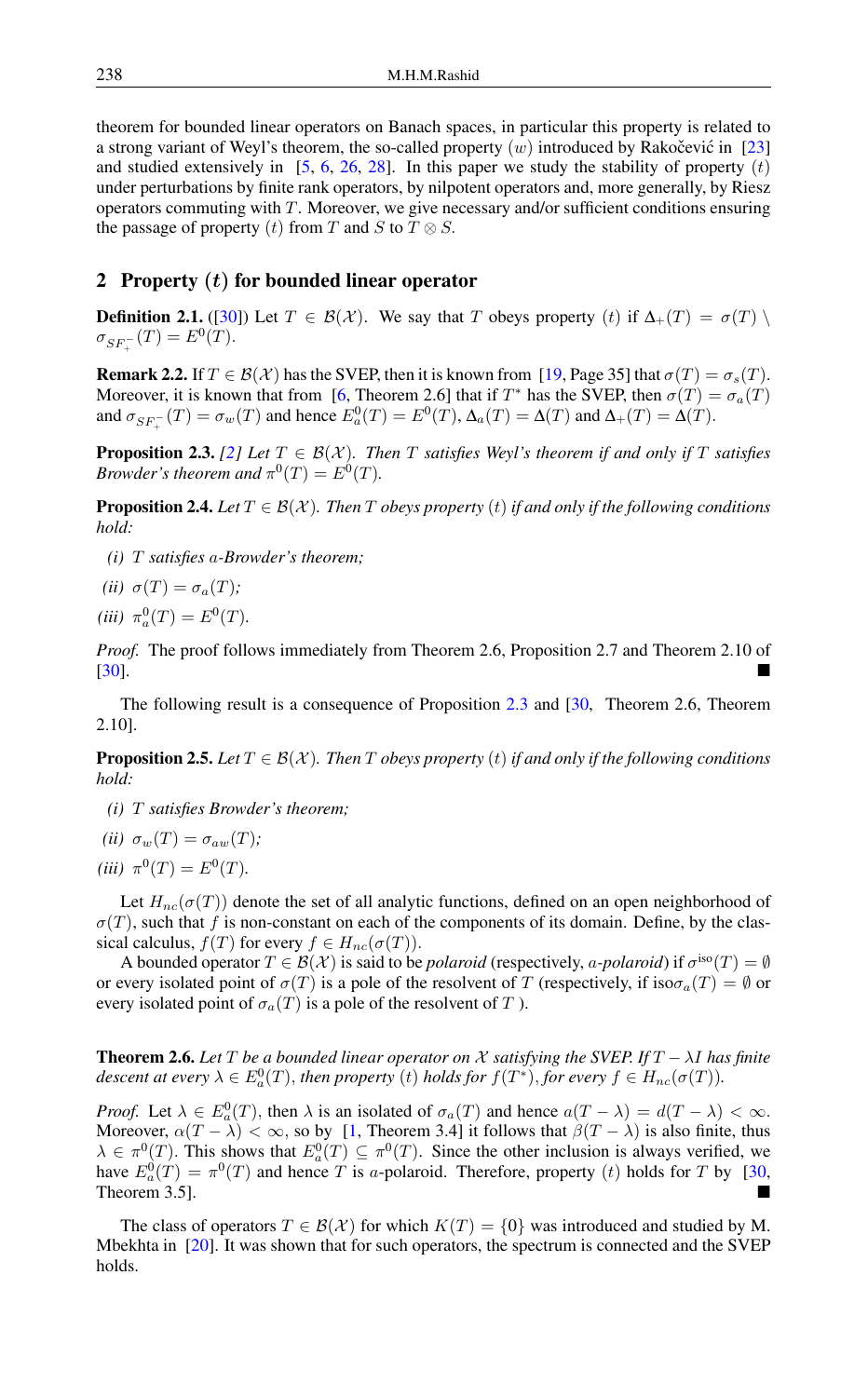**Theorem 2.7.** *Let*  $T \in \mathcal{B}(\mathcal{X})$ *. If there exists*  $\lambda$  *such that*  $K(T - \lambda) = \{0\}$ *, then*  $f(T) \in ga\mathfrak{B}$ *, for every*  $f \in H_{nc}(\sigma(T))$ *. Moreover, if in addition* ker( $T - \lambda$ ) = 0, *then property* (*t*) *holds for*  $f(T)$ 

*Proof.* Since T has the SVEP, then by [\[18,](#page-11-11) Theorem 1.5], generalized a-Browder's theorem holds for  $f(T)$  and hence a-Browder's theorem holds for  $f(T)$  for every  $f \in H_{nc}(\sigma(T))$ . Let  $\gamma \in \sigma(f(T))$ , then

$$
f(z) - \gamma I = P(z)g(z),
$$

where g is complex-valued analytic function on a neighborhood of  $\sigma(T)$  without any zeros in  $\sigma(T)$  while P is a complex polynomial of the form  $P(z) = \prod_{j=1}^{n} (z - \lambda_j I)^{k_j}$  with distinct roots  $\lambda_1, \dots, \lambda_n \in \sigma(T)$ . Since  $g(T)$  is invertible, then we deduce that

$$
\ker(f(T) - \gamma I) = \ker(P(T)) = \bigoplus_{j=1}^{n} \ker(T - \lambda_j I)^{k_j}.
$$

On the other hand, it follows from [\[20,](#page-11-10) Proposition 2.1] that  $\sigma_p(T) \subseteq {\{\lambda\}}$ . If we assume that  $\ker(T - \lambda I) = 0$ , then  $T - \lambda I$  is an injective and consequently  $\sigma_p(T) = \emptyset$ . Hence  $\ker(f(T) \lambda I$ ) = 0. Therefore,  $\sigma_p(f(T)) = \emptyset$ . Now, we prove that

$$
\pi_a^0(f(T)) = E^0(f(T)).
$$

Obviously, the condition  $\sigma_p(f(T)) = \emptyset$  entails that

$$
E^{0}(f(T)) = E_{a}^{0}(f(T)) = \emptyset.
$$

On the other hand, the inclusion  $\pi_a^0(f(T)) \subseteq E_a^0(f(T))$  holds for every operator  $T \in \mathcal{B}(\mathcal{X})$ . So also  $\pi_a^0(f(T)) = \emptyset$ . Hence property  $(w)$  and a-Weyl's theorem hold for  $f(T)$  and so  $\sigma_{SF_{+}^-}(f(T)) =$  $\sigma_w(f(T)) = \sigma(T) = \sigma_a(T)$ . It then follows by [\[30,](#page-11-2) Theorem 2.10] that  $f(T)$  obeys property  $(t).$ 

In [\[21\]](#page-11-12) Oudghiri introduced the class  $H(p)$  of operators on Banach spaces for which there exists  $p := p(\lambda) \in \mathbb{N}$  such that

$$
H_0(\lambda I - T) = \ker(T - \lambda I)^p \quad \text{for all } \lambda \in \mathbb{C}.
$$

Let  $P(\mathcal{X})$  be the class of all operators  $T \in \mathcal{B}(\mathcal{X})$  having the property  $H(p)$ . The class  $P(\mathcal{X})$ contains the classes of subscalar, algebraically  $wF(p, q, r)$  operators with  $p, r > 0$  and  $q \ge 1$ [\[29\]](#page-11-13), algebraically w-hyponormal operators [\[27\]](#page-11-14), algebraically quasi-class  $(A, k)$  [\[26\]](#page-11-6). It is known that if  $H_0(T - \lambda I)$  is closed for every complex number  $\lambda$ , then T has the SVEP (see [\[1,](#page-10-1) [17\]](#page-11-15)). So that, the SVEP is shared by all the operators of  $P(\mathcal{X})$ . Moreover, T is polaroid, see [\[3,](#page-11-16) Lemma 3.3].

**Theorem 2.8.** *Suppose that*  $T \in \mathcal{B}(\mathcal{X})$  *is generalized scalar. Then* T *satisfies property* (*t*) *if and only if* T *satisfies Weyl's theorem*

*Proof.* If  $T$  is generalized scalar then both  $T$  and  $T^*$  has SVEP. Moreover,  $T$  is polaroid since every generalized scalar has the property  $H(p)$ . Then T obeys property (t) by [\[30,](#page-11-2) Theorem 3.4]. The equivalence then follows from [\[30,](#page-11-2) Theorem 2.10].

**Example 2.9.** Property  $(t)$ , as well as Weyl's theorem, is not transmitted from T to its dual  $T^*$ . To see this, consider the weighted right shift  $T \in \mathcal{B}(\ell^2(\mathbb{N}))$ , defined by

$$
T(x_1, x_2, \dots) := (0, \frac{x_1}{2}, \frac{x_2}{3}, \dots)
$$
 for all  $(x_n) \in \ell^2(\mathbb{N})$ .

Then

$$
T^*(x_1, x_2, \dots) := (\frac{x_2}{2}, \frac{x_3}{3}, \dots)
$$
 for all  $(x_n) \in \ell^2(\mathbb{N})$ .

Both  $T$  and  $T^*$  are quasi-nilpotent, and hence are decomposable,  $T$  satisfies Weyl's theorem since  $\sigma(T) = \sigma_w(T) = \{0\}$  and  $E^0(T) = \pi^0(T) = \emptyset$  and hence T has property (*t*). On the other hand, we have  $\sigma(T^*) = \sigma_a(T^*) = \sigma_{SF^-_+}(T^*) = E_a(T^*) = \sigma_w(T^*) = E^0(T^*) = \{0\}$  and  $\pi_a^0(T^*) = \emptyset$ , so  $T^*$  does not satisfy Weyl's theorem (and nor a-Weyl's theorem). Since  $T^*$  has SVEP, then  $T^*$  does not satisfy property  $(t)$ .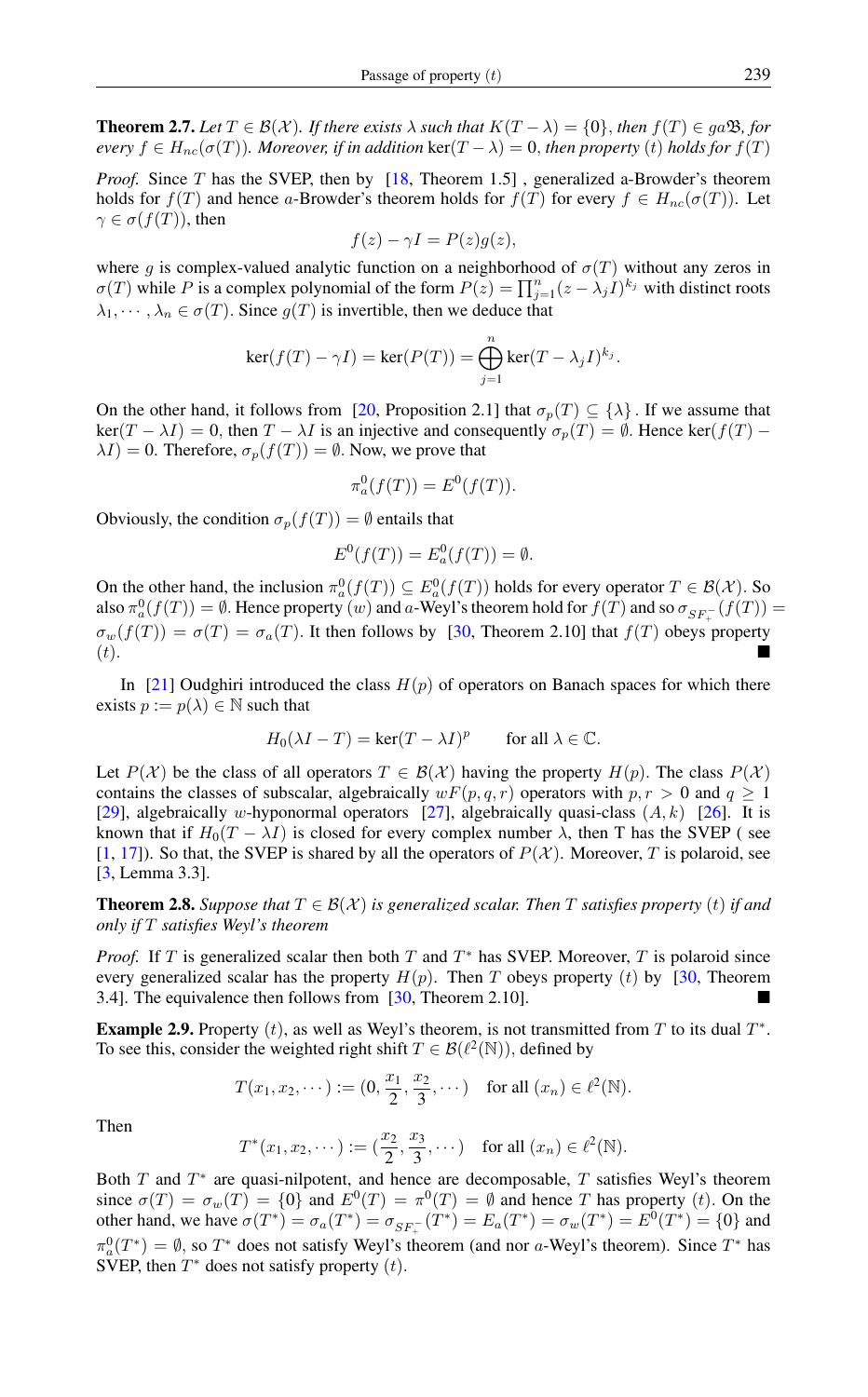# 3 Property  $(t)$  under perturbations

Recall that  $T \in \mathcal{B}(\mathcal{X})$  is said to be a *Riesz operator* if  $T - \lambda \in \mathfrak{F}(\mathcal{X})$  for all  $\lambda \in \mathbb{C} \setminus \{0\}$ . Evidently, quasi-nilpotent operators and compact operators are Riesz operators. The proof of the following result may be found in Rakočević  $[25]$  $[25]$ :

<span id="page-3-0"></span>**Lemma 3.1.** Let  $T \in \mathcal{L}(\mathcal{X})$  and R be a Riesz operator commuting with T. Then

*(i)*  $T \in \mathfrak{B}_+(\mathcal{X}) \Leftrightarrow T + R \in \mathfrak{B}_+(\mathcal{X})$ *.* 

*(ii)*  $T \in \mathfrak{B}(\mathcal{X}) \Leftrightarrow T + R \in \mathfrak{B}(\mathcal{X})$ *.* 

*(iii)*  $T \in \mathfrak{B}(\mathcal{X}) \Leftrightarrow T + R \in \mathfrak{B}(\mathcal{X})$ *.* 

It is known that if  $K \in \mathcal{B}(\mathcal{X})$  is a finite-rank operator commuting with T, then

$$
\lambda \in \text{acc } \sigma_a(T) \Leftrightarrow \lambda \in \text{acc } \sigma_a(T + K), \tag{3.1}
$$

for a proof see Theorem 3.2 of [\[10\]](#page-11-18).

The classes  $W_+(\mathcal{X}), W_-(\mathcal{X})$  and  $W(\mathcal{X})$  are stable under some perturbations. The proof of following result may be found in [\[4\]](#page-11-19).

**Lemma 3.2.** Let  $T, K \in \mathcal{B}(\mathcal{X})$  be such that K is a compact operator. Then

*(i)*  $T \in \mathcal{W}_+(\mathcal{X}) \Leftrightarrow T + K \in \mathcal{W}_+(\mathcal{X})$ . *(ii)*  $T \in \mathcal{W}_-(\mathcal{X}) \Leftrightarrow T + K \in \mathcal{W}_-(\mathcal{X})$ *.* 

*(iii)*  $T \in \mathcal{W}(\mathcal{X}) \Leftrightarrow T + K \in \mathcal{W}(\mathcal{X})$ *.* 

Define

$$
E^{0f} := \{ \lambda \in \sigma^{\text{iso}}(T) : \alpha(T - \lambda) < \infty \}.
$$

Evidently,  $E^0(T) \subseteq E^{of}$  for every operator  $T \in \mathcal{B}(\mathcal{X})$ .

<span id="page-3-1"></span>**Lemma 3.3.** *Let*  $T \in \mathcal{B}(\mathcal{X})$ *. If* R *is a Riesz operator that commutes with* T, then

$$
E^{0}(T+R)\cap \sigma(T)\subseteq \sigma^{iso}(T). \tag{3.2}
$$

 $\blacksquare$ 

*Proof.* By [\[22,](#page-11-20) Lemma 2.3] we have

$$
E^{0}(T + R) \cap \sigma(T) \subseteq E^{0f}(T + R) \cap \sigma(T) \subseteq \sigma^{\text{iso}}(T).
$$

**Lemma 3.4.** *Suppose that*  $T \in \mathcal{B}(\mathcal{X})$  *obeys property* (*t*) *and* R *is a Riesz operator commuting* with *T* such that  $\sigma_a(T) = \sigma_a(T + R)$ . *Then*  $\pi_a^0(T + R) \subseteq E^0(T + R)$ .

*Proof.* Let  $\lambda \in \pi_a^0(T + R)$  be arbitrary given. Then  $\lambda \in \sigma_a^{\text{iso}}(T + R)$  and  $T + R - \lambda \in \mathfrak{B}_+(\mathcal{X})$ , so  $\alpha(T + R - \lambda) < \infty$ . Since  $T + R - \lambda$  has closed range, the condition  $\lambda \in \sigma_a(T + R)$  entails that  $\alpha(T + R - \lambda) > 0$ . Therefore, in order to show that  $\lambda \in E^0(T + R)$ , we need only to prove that  $\lambda$  is an isolated point of  $\sigma(T + R)$ .

We know that  $\lambda \in \sigma_a^{\text{iso}}(T)$ . We have from Lemma [3.1](#page-3-0) that  $(T+R) - \lambda - R = T - \lambda \in \mathfrak{B}_+(\mathcal{X})$ so that  $\lambda \in \sigma_a(T) \setminus \sigma_{ub}(T) = \pi_a^0(T)$ .

Now, by assumption T obeys property (*t*) so, by [\[30,](#page-11-2) Proposition 2.7],  $\pi_a^0(T) = E^0(T)$ . Moreover, T satisfies Weyl's theorem and hence

$$
E^{0}(T) = \pi^{0}(T) = \sigma(T) \setminus \sigma_{b}(T).
$$

Therefore,  $T - \lambda$  is Browder and hence  $T + F - \lambda$  is Browder, so

$$
0 < a(T + R - \lambda) = d(T + R - \lambda) < \infty
$$

and hence  $\lambda$  is a pole of the resolvent of  $T + R$ . Consequently,  $\lambda$  is an isolated point of  $\sigma(T + R)$  $R$ ).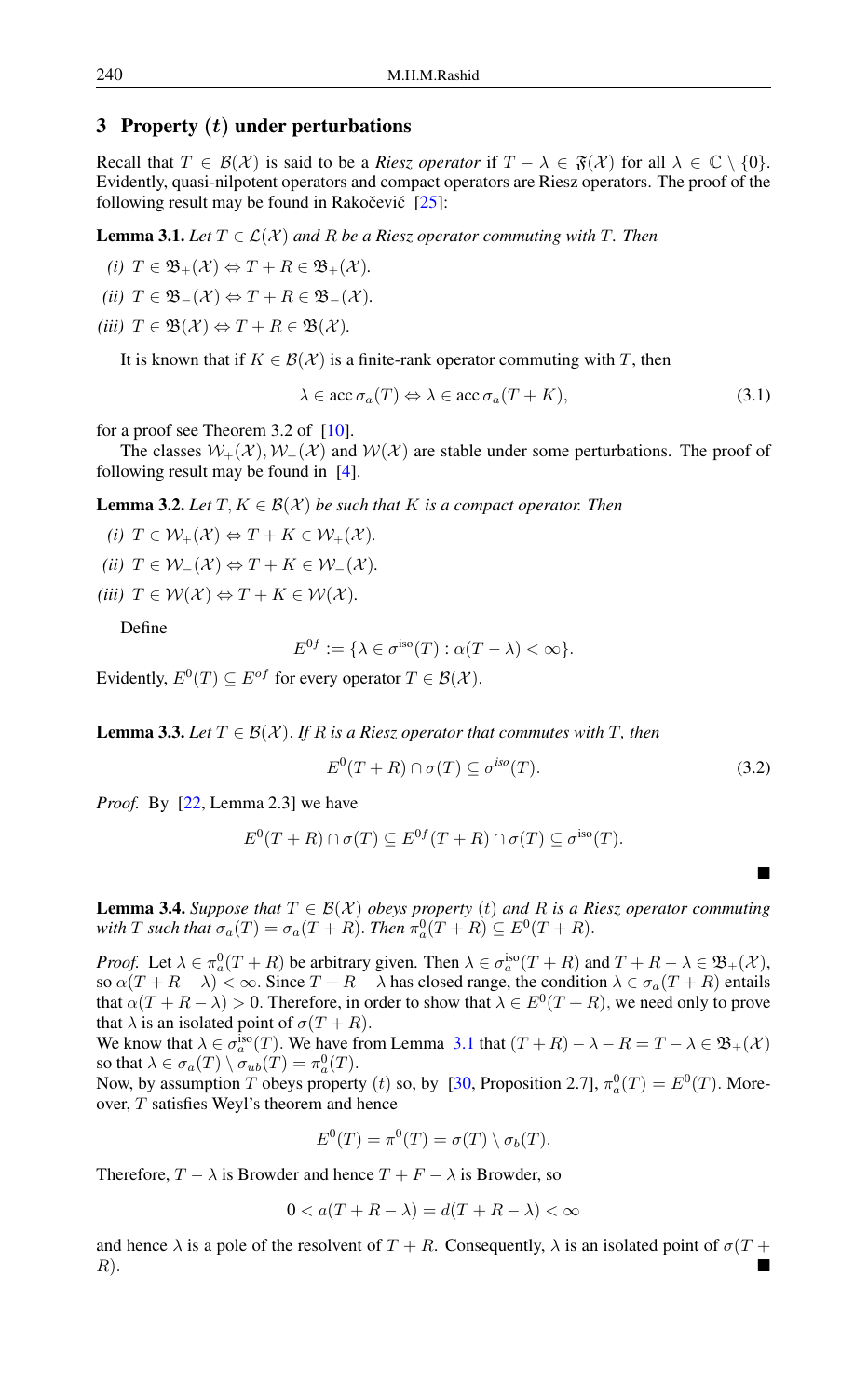<span id="page-4-1"></span>**Lemma 3.5.** Suppose that  $T \in \mathcal{B}(\mathcal{X})$  obeys property (t). If R is a Riesz operator commuting with T and  $\sigma_a(T) = \sigma_a(T + R)$ , then  $E^0(T) \subseteq E^0(T + R)$ .

*Proof.* Suppose that T obeys property  $(t)$ . Hence we conclude from [\[30\]](#page-11-2) that

$$
E^{0}(T) = \sigma(T) \setminus \sigma_{SF_{+}^{-}}(T) = \sigma_{a}(T) \setminus \sigma_{SF_{+}^{-}}(T) = \sigma_{a}(T+R) \setminus \sigma_{ub}(T+R) = \pi_{a}^{0}(T+R). \tag{3.3}
$$

Let  $\lambda \in E^0(T)$  be arbitrary given. Set  $W := T + R$  then W commutes with R. By [\[7,](#page-11-21) Lemma 2.3] we have

<span id="page-4-0"></span>
$$
\lambda \in E^{0}(T) \cap \sigma_{a}(T+R) = E^{0}(W-R) \cap \sigma_{a}(T)
$$
  

$$
\subseteq \sigma^{\text{iso}}(W) = \sigma^{\text{iso}}(T+R).
$$

Moreover, we have from [\(3.3\)](#page-4-0) that  $T + R - \lambda \in \mathfrak{B}_+(\mathcal{X})$  and so has closed range. Since  $\lambda \in$  $\sigma_a(T + R)$  it follows that  $\lambda$  is an eigenvalue and hence  $0 < \alpha(T + R - \lambda) < \infty$ . That is,  $\lambda \in E^0(T+R).$  $(T + R)$ .

Recall that  $T \in \mathcal{B}(\mathcal{X})$  is said to be isoloid if  $\sigma^{iso}(T) \subseteq \sigma_p(T)$ . As a consequence of [\[30,](#page-11-2) Theorem 2.4] and [\[4,](#page-11-19) Lemma 2.4] we have

**Corollary 3.6.** *Suppose that*  $T \in \mathcal{B}(\mathcal{X})$  *obeys property* (*t*) *and* F *is a finite rank operator commuting with*  $T$  *such that*  $\sigma_a(T) = \sigma_a(T + F)$ . *Then*  $\pi_a^0(T + F) \subseteq E^0(T + F)$ .

We first recall two well-known results: if R is a Riesz operator commuting with  $T \in \mathcal{B}(\mathcal{X})$ , then

$$
\sigma_{SF_{+}^{-}}(T+R) = \sigma_{SF_{+}^{-}}(T) \text{ and } \sigma_{ub}(T+R) = \sigma_{ub}(T). \tag{3.4}
$$

Since  $\sigma(T + R) = \sigma(T)$  and  $\sigma_b(T) = \sigma_b(T + R)$ , we then have  $\pi^0(T) = \pi^0(T + R)$  and  $\pi_a^0(T) = \pi_a^0(T + R).$ 

**Theorem 3.7.** *Suppose that*  $T \in \mathcal{B}(\mathcal{X})$  *is an isoloid operator for which property* (*t*) *holds and* F *be a bounded operator commuting with*  $T$  *such that*  $F<sup>n</sup>$  *is a finite rank operator for some*  $n \in \mathbb{N}$ *. Then*

- (*i*)  $E^0(T) = E^0(T + F)$ .
- *(ii)*  $T + F$  *has property (t)*.

*Proof.* (i) Observe first that F is a Riesz operator, so, it follows from Lemma [3.5](#page-4-1) that  $E^0(T) \subseteq$  $E^0(T + F)$ . Hence it suffices to show that  $E^0(T + F) \subseteq E^0(T)$ . Let  $\lambda \in E^0(T + F)$ . Then  $\lambda \in \sigma^{\text{iso}}(T + F)$ . Since  $\alpha(T + F - \lambda) > 0$  and  $\sigma(T) = \sigma(T + F)$ . Therefore, by Lemma [3.3,](#page-3-1)  $\lambda \in E^0(T + F) \cap \sigma(T) \subseteq \sigma^{\text{iso}}(T)$ . Since T is isoloid then  $\alpha(T - \lambda) > 0$ . We show now  $\alpha(T-\lambda) < \infty$ . Let  $Z = (T+F-\lambda)^n|_{\text{ker}(T-\lambda)}$ . Clearly, if  $x \in \text{ker}(T-\lambda)$ , then  $Zx = (-1)^n F^n x$ thus Z is a finite rank operator. Moreover, since  $\lambda \in E^0(T + F)$  we have  $\alpha(T + F - \lambda) < \infty$ and hence  $\alpha(Z) \leq \alpha(T + F - \lambda)^n < \infty$ . Then it follows that ker $(T - \lambda)$  is finite dimensional. Therefore,  $\lambda \in E^0(T)$ .

(ii) As  $T$  obeys property  $(t)$  and  $F$  is a Riesz operator, we have

$$
E^{0}(T+F) = E^{0}(T) = \sigma(T) \setminus \sigma_{SF_{+}^{-}}(T) = \sigma(T+F) \setminus sfpm(T+F),
$$

hence  $T + F$  obeys property (t).

As an immediate consequence we have:

<span id="page-4-2"></span>**Corollary 3.8.** Let  $T \in \mathcal{B}(\mathcal{X})$  be an isoloid operator. If property (t) holds for T then property (t) *holds also for*  $T + F$ , *for every finite rank operator* F *commuting with* T.

**Theorem 3.9.** *Suppose that*  $T \in \mathcal{B}(\mathcal{X})$  *obeys property* (*t*) *and*  $\sigma^{iso}(T) = \emptyset$ *. If F is a finite rank operator commuting with*  $T$ *, then*  $T + F$  *obeys property*  $(t)$ *.* 

*Proof.* The condition  $\sigma^{iso}(T) = \emptyset$  entails that T is an isoloid. Hence the result follows by Corollary [3.8.](#page-4-2)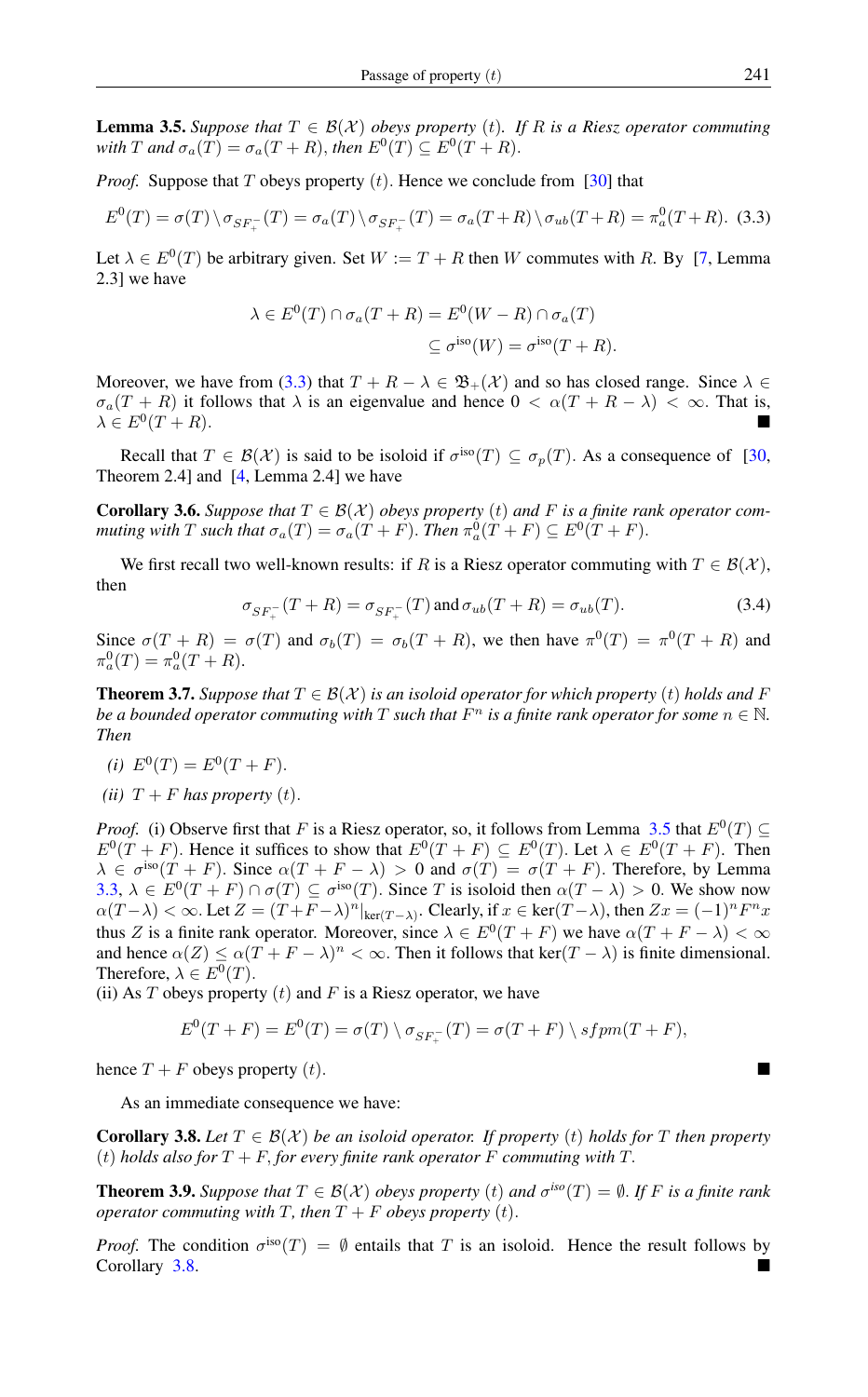we shall consider nilpotent perturbations of operators satisfying property  $(t)$ . It easy to check that if  $N$  is a nilpotent operator commuting with  $T$ , then

$$
\sigma(T) = \sigma(T + N) \sigma_a(T) = \sigma_a(T + N) \text{ and } \sigma_{SF_+^-(T)} = \sigma_{SF_+^-(T + N)}.
$$
 (3.5)

Hence it follows from Equation ( [3.5\)](#page-5-0)

<span id="page-5-0"></span>
$$
E^{0}(T) = E^{0}(T+N)
$$
, and  $E_{a}^{0}(T) = E_{a}^{0}(T+N)$ . (3.6)

**Theorem 3.10.** Suppose that  $T \in \mathcal{B}(\mathcal{X})$  and let  $N \in \mathcal{B}(\mathcal{X})$  be a nilpotent operator which com*mutes with* T. Then T *obeys property* (t) *if and only if*  $T + N$  *obeys property* (t).

*Proof.* Suppose that  $T$  obeys property  $(t)$ . Then

$$
E^{0}(T+N) = E^{0}(T) = \sigma(T) \setminus \sigma_{SF_{+}^{-}}(T)
$$

$$
= \sigma(T+N) \setminus \sigma_{SF_{+}^{-}}(T+N),
$$

hence  $T + N$  obeys property (t). The converse follows by symmetry.

**Example 3.11.** In general property  $(t)$  is not transmitted from an operator to a commuting quasinilpotent perturbation as the following example shows.

If we consider on the Hilbert space  $\ell^2(\mathbb{N})$  the operators  $T = 0$  and Q defined by

$$
Q(x_1, x_2, \dots) = \left(\frac{x_2}{2}, \frac{x_3}{3}, \dots\right) \quad \text{for all } x_n \in \ell^2(\mathbb{N}).
$$

Then Q is quasinilpotent operator commuting with T. Moreover, we have  $\sigma(T) = \{0\}, \sigma_{SF_{+}^{-}}(T) =$  $\emptyset$ ,  $E(T) = \{0\}$ . Hence T obeys property (t). But property (t) fails for  $T + Q = Q$ . Indeed,  $\sigma_{SF_{+}^{-}}(T+Q) = \{0\}, E^{0}(T+Q) = E^{0}(T) = \{0\}$  and  $\sigma(T+Q) = \{0\}.$ 

A bounded linear operator  $T \in \mathcal{B}(\mathcal{X})$  is said to be *finite-isoloid* if every isolated point of  $\sigma(T)$  is an eigenvalue of T having finite multiplicity.

<span id="page-5-1"></span>**Theorem 3.12.** *Suppose that*  $T \in \mathcal{B}(\mathcal{X})$  *is a finite-isoloid operator which obeys property* (*t*). If R is a Riesz operator which commutes with T, then  $E^0(T) = E^0(T + R)$ .

*Proof.* Suppose that T obeys property  $(t)$ . Then it follows from [\[30,](#page-11-2) Theorem 2.10] that T satisfies Weyl's theorem and  $\sigma_w(T) = \sigma_{SF_{+}^{-}}(T)$ . Since R is a Riesz operator commuting with T then by [\[22,](#page-11-20) Theorem 2.7] that  $T + R$  satisfies Weyl's theorem. Hence

$$
E^{0}(T + R) = \sigma(T + R) \setminus \sigma_{w}(T + R) = \sigma(T) \setminus \sigma_{w}(T)
$$

$$
= \sigma(T) \setminus \sigma_{SF_{+}^{-}}(T) = E^{0}(T).
$$

<span id="page-5-2"></span>**Corollary 3.13.** Suppose that  $T \in \mathcal{B}(\mathcal{X})$  is a finite-isoloid operator which obeys property (t). If R is a Riesz operator which commutes with T, then  $T + R$  obeys property (t).

Ē

*Proof.* As T obeys property (*t*), we have  $E^0(T) = \sigma(T) \setminus \sigma_{SF_{+}^{-}}(T)$ . As we known that the equalities  $\sigma(T) = \sigma(T + R)$  and  $\sigma_{SF_{+}^-}(T) = \sigma_{SF_{+}^-}(T + R)$  hold for every Riesz operator commuting with T. So, it follows from Theorem  $3.12$  that

$$
E^{0}(T+R) = E^{0}(T) = \sigma(T) \setminus \sigma_{SF_{+}^{-}}(T) = \sigma(T+R) \setminus \sigma_{SF_{+}^{-}}(T+R).
$$

That is,  $T + R$  obeys property  $(t)$ .

**Corollary 3.14.** *Suppose that*  $T \in \mathcal{B}(\mathcal{X})$  *is a finite-isoloid operator which obeys property*  $(t)$ *.* 

*(i)* If Q is a quasi-nilpotent which commutes with T, then  $T + Q$  obeys property  $(t)$ .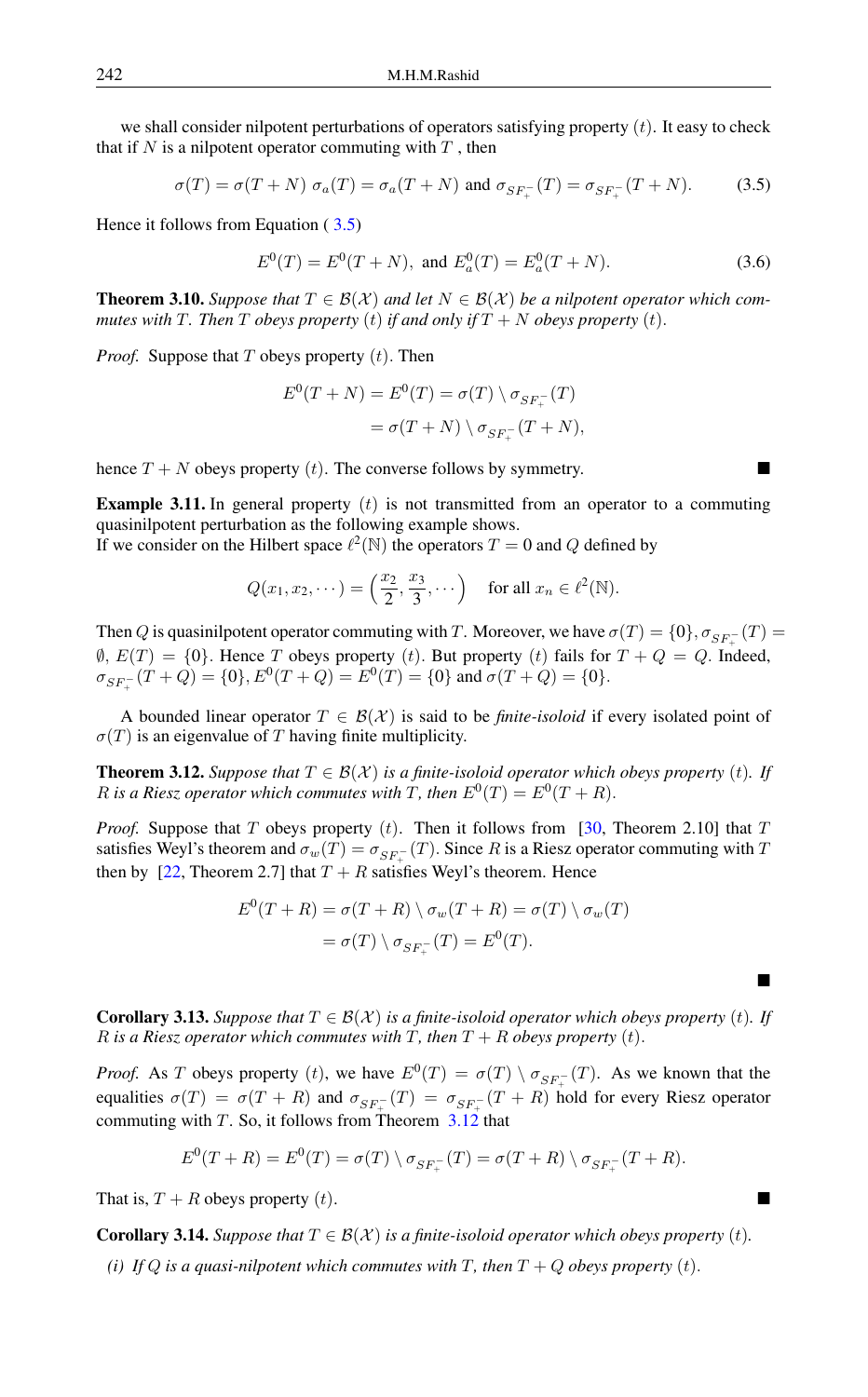*(ii)* If K is a compact operator which commutes with T and  $\sigma_a(T) = \sigma_a(T + K)$ *, then*  $T + K$ *obeys property* (t).

*Proof.* (i) This follows immediately from the fact that  $\sigma_a(T) = \sigma_a(T + Q)$  and Theorem [3.12.](#page-5-1) (ii) It is clear since every compact operator is a Riesz operator.

**Theorem 3.15.** Let T be an operator on X that obeys property (t) and such that  $\sigma_p(T) \cap$  $\sigma^{iso}(T) \subseteq E^0(T)$ . If Q is a quasi-nilpotent operator that commutes with T, then  $T + Q$  obeys *property* (t)

*Proof.* As T obeys property  $(t)$ , we have by [\[30,](#page-11-2) Theorem 2.10] that T satisfies Weyl's theorem and  $\sigma_w(T) = \sigma_{SF_{+}^{-}}(T)$ . Hence by [\[22,](#page-11-20) Proposition 2.9], we have  $T+Q$  satisfies Weyl's theorem. Since  $\sigma_{SF_+^-}(T+Q) = \sigma_{SF_+^-}(T)$  and  $\sigma_w(T) = \sigma_w(T+Q)$  we have  $\sigma_{SF_+^-}(T+Q) = \sigma_w(T+Q)$ and so  $T + Q$  obeys property (t).

Definition 3.16. A bounded linear operator T is said to be *algebraic* if there exists a non-trivial polynomial h such that  $h(T) = 0$ .

From the spectral mapping theorem it easily follows that the spectrum of an algebraic operator is a finite set. A nilpotent operator is a trivial example of an algebraic operator. Also finite rank operators K are algebraic; more generally, if  $K<sup>n</sup>$  is a finite rank operator for some  $n \in \mathbb{N}$ then K is algebraic. Clearly, if T is algebraic then its dual  $T^*$  is algebraic, as well as  $T'$  in the case of Hilbert space operators.

**Theorem 3.17.** Suppose that  $T \in \mathcal{B}(\mathcal{X})$  and  $K \in \mathcal{B}(\mathcal{X})$  is an algebraic operator which com*mutes with* T*.*

- *(i)* If  $T^*$  is hereditarily polaroid and has SVEP, then  $T + K$  obeys property  $(t)$ .
- (*ii*) If T is hereditarily polaroid and has SVEP, then  $T^* + K^*$  obeys property (*t*).

*Proof.* (i) Obviously,  $K^*$  is algebraic and commutes with  $T^*$ . Moreover, by [\[7,](#page-11-21) Theorem 2.15], we have  $T^* + K^*$  is polaroid, or equivalently,  $T + K$  is polaroid. Since  $T^*$  has SVEP then by [\[6,](#page-11-5) Theorem 2.14], we have  $T^* + K^*$  has SVEP. Therefore,  $T + K$  obeys property (t) by [\[30,](#page-11-2) Theorem 3.4 (i)].

(ii) It follows from the proof of Theorem 2.15 of [\[7\]](#page-11-21) that  $T + K$  is polaroid and hence by duality  $T^* + K^*$  is polaroid. Since T has SVEP then it follows from [\[6,](#page-11-5) Theorem 2.14] that  $T + K$  has SVEP. Therefore,  $T^* + K^*$  obeys property (t) by [\[30,](#page-11-2) Theorem 3.4 (ii)].

**Theorem 3.18.** Suppose that  $T \in \mathcal{B}(\mathcal{X})$  and  $K \in \mathcal{B}(\mathcal{X})$  is an algebraic operator which com*mutes with* T*.*

- *(i)* If  $T^*$  is hereditarily polaroid and has SVEP, then  $f(T + K)$  obeys property (t) for all  $f \in H_{nc}(\sigma(T)).$
- *(ii)* If T is hereditarily polaroid and has SVEP, then  $f(T^* + K^*)$  obeys property (t) for all  $f \in H_{nc}(\sigma(T)).$

*Proof.* (i) We conclude from [\[7,](#page-11-21) Theorem 2.15] that  $T + K$  is polaroid and hence by [\[8,](#page-11-22) Lemma 3.11], we have  $f(T + K)$  is polaroid and from [\[6,](#page-11-5) Theorem 2.14] that  $T^* + K^*$  has SVEP. The SVEP of  $T^* + K^*$  entails the SVEP for  $f(T^* + K^*)$  by [\[1,](#page-10-1) Theorem 2.40]. So,  $f(T+K)$  obeys property  $(t)$  by [\[30,](#page-11-2) Theorem 3.6 (i)]. (ii) The proof of part (ii) is analogous.

# 4 Property  $(t)$  and tensor product

The problem of transferring Weyl's theorem, property  $(w)$  and property  $(b)$  from operators A and B to their tensor product  $A \otimes B$  was considered in [\[16\]](#page-11-23), [\[12\]](#page-11-24) and [\[31\]](#page-11-25). The main objective of this section is to study the transfer of property  $(t)$  from a bounded linear operator A acting on a Banach space  $X$  and a bounded linear operator  $B$  acting on a Banach space  $Y$  to their tensor product  $A \otimes B$ .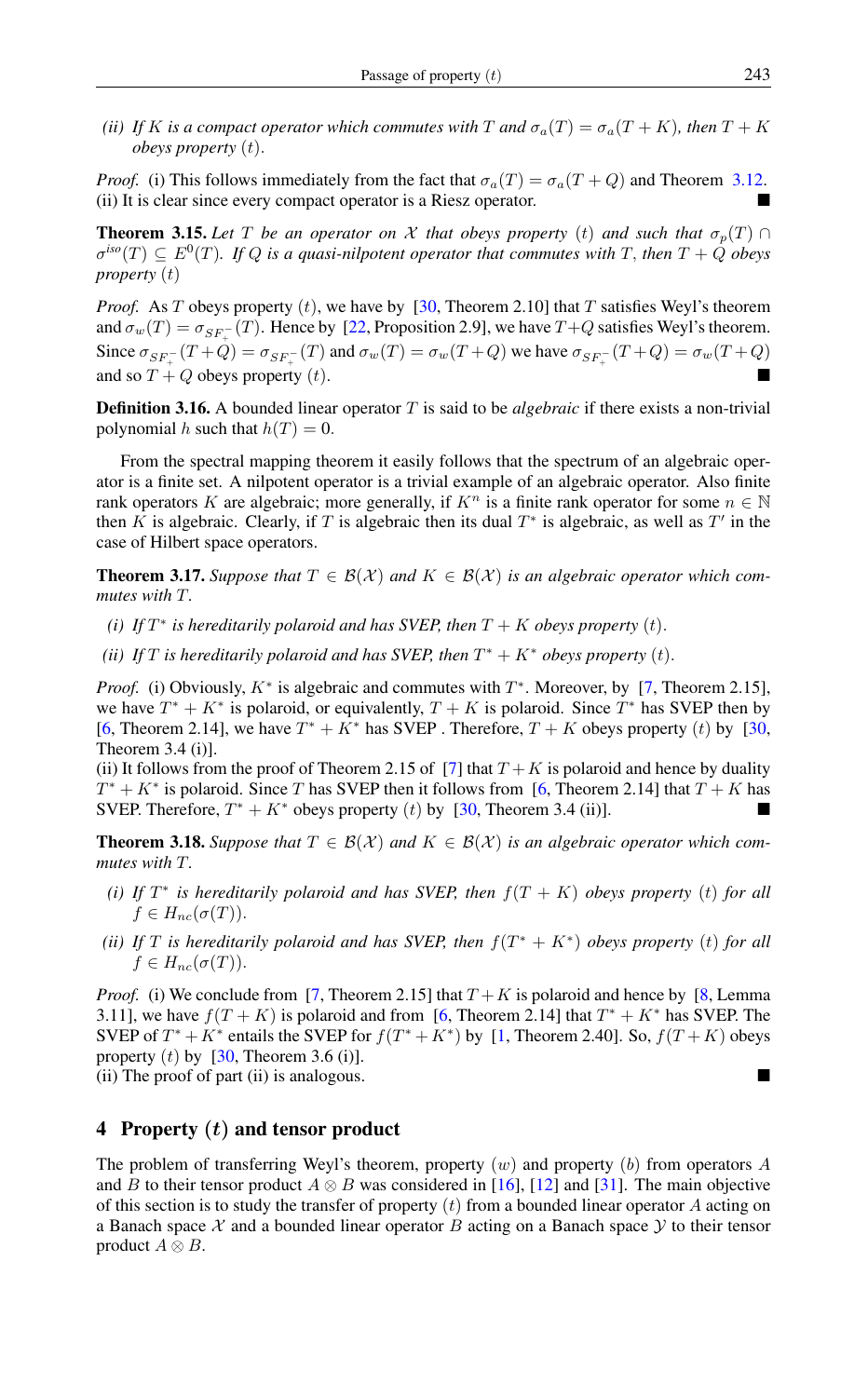**Example 4.1.** Let  $U \in \mathcal{B}(\ell^2)$  denote the forward unilateral shift, and let  $A, B \in \mathcal{B}(\ell^2 \otimes \ell^2)$  be the operators

$$
A = (1 - UU^*) \oplus \left(\frac{1}{2}U - 1\right), \ B = -(1 - UU^*)\left(\frac{1}{2}U^* - 1\right).
$$

Then A and B<sup>∗</sup> have SVEP, so  $A, B \in a\mathfrak{B}$ . Furthermore,  $1 \in \sigma(A \otimes B) \setminus \sigma_w(A \otimes B)$ . However, since

$$
\sigma(A \otimes B) = \left\{ \{0, 1\} \cup \{\frac{1}{2} \mathbb{D} - 1\} \right\} \cdot \left\{ \{0, -1\} \cup \{\frac{1}{2} \mathbb{D} + 1\} \right\},\
$$

where  $\mathbb D$  is the closed unit disc in the complex plane  $\mathbb C$ ,  $1 \in \text{acc } \sigma(A \otimes B) \Longrightarrow 1 \in \sigma_b(A \otimes B)$ . Then  $A \otimes B \notin \mathfrak{B}$ , and hence  $A \otimes B$  does not obey property  $(t)$ .

The following example shows that property (t) does not transfer from  $A \in \mathcal{B}(\mathcal{X})$  and  $B \in$  $\mathcal{B}(y)$  to  $A \otimes B$ .

**Example 4.2.** Let  $Q \in \mathcal{B}(\ell^2)$  be an injective quasi-nilpotent, and let

$$
A = B = (I + Q) \oplus \alpha \oplus \beta \in \mathcal{L}(\ell^2) \oplus \mathbb{C} \oplus \mathbb{C},
$$

where  $\alpha\beta = 1 \neq \alpha$ . Then

$$
\sigma(A) = \sigma(B) = \{1, \alpha, \beta\}, \sigma_{aw}(A) = \sigma_{aw}(B) = \{1\}, \sigma(A \otimes B) = \{1, \alpha, \beta, \alpha^2, \beta^2\}.
$$

The operators A, B have SVEP, hence a-Browder's theorem transfers from A and B to  $A \otimes B$ , which implies that

$$
\sigma_{aw}(A \otimes B) = \{1, \alpha, \beta\}, \ 1 \notin \sigma(A \otimes B) \setminus \sigma_{aw}(A \otimes B) \text{ and } 1 = \alpha\beta \in E^0(A \otimes B).
$$

Note that the operators  $A$  and  $B$  are not isoloid.

**Example 4.3.** Choose  $A = (I + Q) \oplus \alpha \oplus \beta \in \mathcal{B}(\ell^2) \oplus \mathbb{C} \oplus \mathbb{C}$  as in the previous example, and let  $B = \frac{1}{4}U \oplus 1 \oplus \beta \in B(\ell^2) \oplus \mathbb{C} \oplus \mathbb{C}$ , where U is the forward unilateral shift and  $\alpha = \frac{\sqrt{3}}{2} < \beta = \frac{2}{\sqrt{3}}$ . Let D be the closed unit disc in  $\mathbb C$  and ∂D denote the boundary of the closed unit disc D in  $\mathbb C$ . Then  $A$  and  $B$  have SVEP, and it follows that

$$
\sigma(A) = \{1, \alpha, \beta\}, \sigma(B) = \frac{1}{4} \mathbb{D} \cup \{1, \beta\}, \sigma(A \otimes B) = \frac{1}{2\sqrt{3}} \mathbb{D} \cup \{1, \alpha, \beta, \beta^2\},\
$$

and

$$
\sigma_{aw}(A) = \{1\}, \sigma_{aw}(B) = \frac{1}{4}\partial \mathbb{D}, \sigma_{aw}(A \otimes B) = \frac{1}{2\sqrt{3}}\partial \mathbb{D} \cup \{1, \alpha, \beta\}.
$$

Evidently,  $1 \notin \sigma(A \otimes B) \setminus \sigma_{aw}(A \otimes B)$  and  $1 \in E^0(A \otimes B)$ . Here the operator B is isoloid but A is not isoloid.

The following theorem gives a necessary and sufficient condition for the transference of property (*t*) from isoloid A and B to  $A \otimes B$ . Let  $A \in \mathcal{B}(\mathcal{X})$  and  $B \in \mathcal{B}(\mathcal{Y})$ . Then  $\sigma^{\text{iso}}(A \otimes B) \subseteq$  $\sigma^{iso}(A)$ . $\sigma^{iso}(B) \cup \{0\}$ . If 0 is in the point spectrum of either of A and B, then  $\alpha(A \otimes B) = \infty$ ; in particular,  $0 \notin E^0(A \otimes B)$ . It is easily seen, see the argument of the proof of [\[16,](#page-11-23) Proposition 2], that  $E^0(A \otimes B) \subseteq E^0(A)E^0(B)$ .

**Theorem 4.4.** *If*  $A \in \mathcal{B}(\mathcal{X})$  *and*  $B \in \mathcal{B}(\mathcal{Y})$  *are isoloid operators which satisfy property* (*t*) *and*  $0 \notin \sigma^{iso}(A \otimes B)$ , then the following conditions are equivalent:

- *(i)*  $A \otimes B$  *satisfies property (t)*.
- *(ii) The* a-Weyl spectrum equality  $\sigma_{aw}(A \otimes B) = \sigma(A)\sigma_{aw}(B) \cup \sigma_{aw}(A)\sigma(B)$  is satisfied.
- *(iii)* A ⊗ B *satisfies* a*-Browder's theorem.*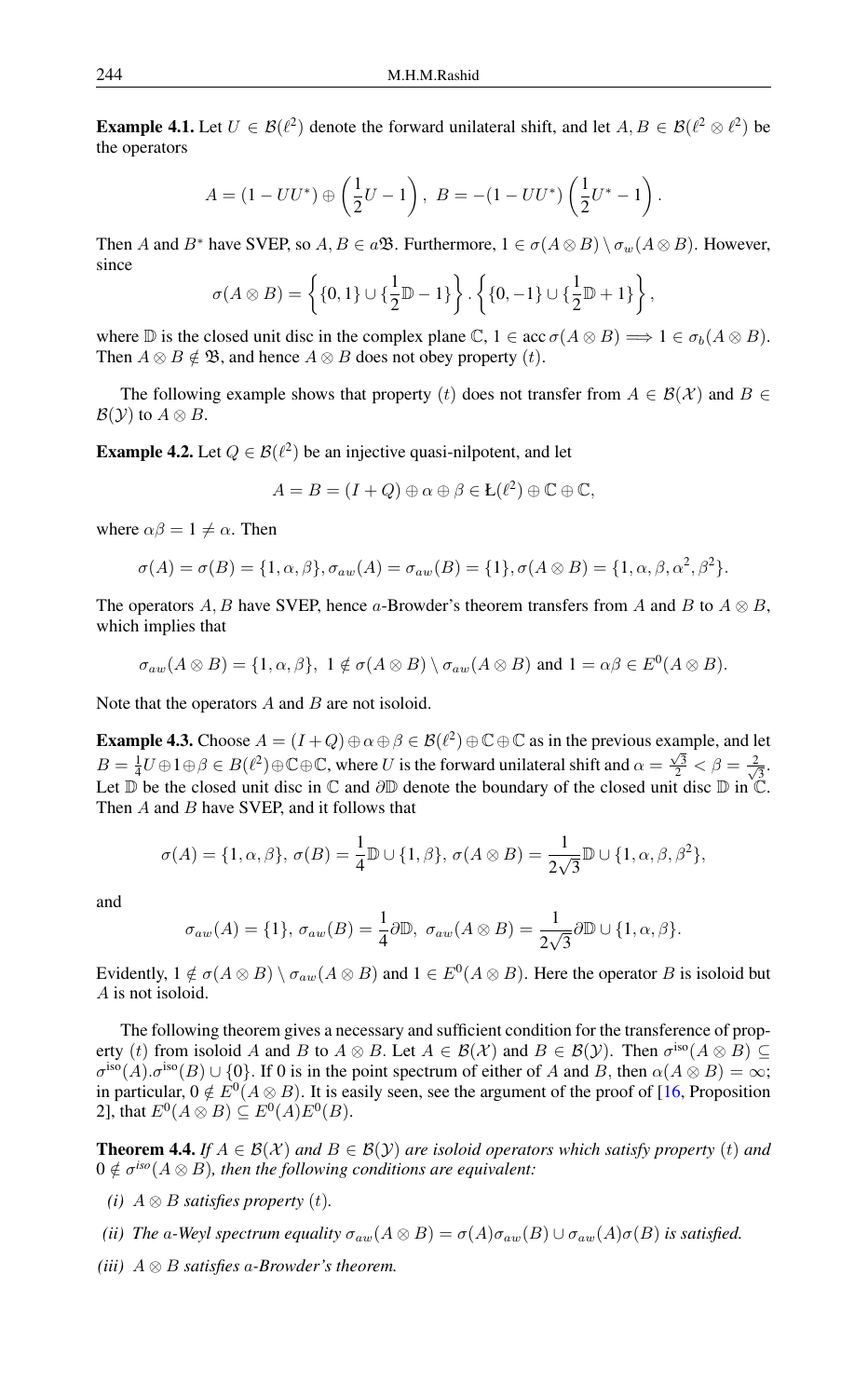*Proof.* Since property (t) implies a-Browder's theorem, the equivalence (ii) $\Leftrightarrow$ (iii) and (i) $\Rightarrow$ (iii) follows from [\[11,](#page-11-26) Theorem 3]. We prove (iii) $\Rightarrow$ (i). The hypothesis A and B satisfy property (t) implies

$$
\sigma(A) \setminus \sigma_{aw}(A) = E^0(A), \qquad \sigma(B) \setminus \sigma_{aw}(B) = E^0(B).
$$

Observe that (iii) implies a-Browder's theorem transfers from A and B to  $A \otimes B$  : hence  $\sigma_{aw}(A \otimes B)$  $B) = \sigma_a(A)\sigma_{aw}(B) \cup \sigma_{aw}(A)\sigma_a(B)$ . Let  $\lambda \in E^0(A \otimes B)$ ; then  $\lambda \neq 0$  and there exist  $\mu \in \sigma^{\rm iso}(A)$ and  $\nu \in \sigma^{\text{iso}}(B)$  such that  $\lambda = \mu \nu$ . By hypothesis, A and B are isoloid; hence  $\mu$  is an eigenvalue of A and v is an eigenvalue of B. Since  $A \otimes B - (\mu I \otimes \nu I) = (A - \mu) \otimes B + \mu (I \otimes (B - \nu))$ , if either of  $\alpha(A-\mu)$  or  $\alpha(B-\nu)$  is infinite then so is  $\alpha(A\otimes B-(\mu I\otimes \nu I))$ . Hence  $\mu\in E^0(A)$  =  $\sigma(A) \setminus \sigma_{aw}(A)$  and  $\nu \in E^0(B) = \sigma(B) \setminus \sigma_{aw}(B)$ , consequently,  $\lambda \in \sigma(A \otimes B) \setminus \sigma_{aw}(A \otimes B)$ ; hence  $E^0(A \otimes B) \subseteq \sigma(A \otimes B) \setminus \sigma_{aw}(A \otimes B)$ . Conversely, if  $\lambda \in \sigma(A \otimes B) \setminus \sigma_{aw}(A \otimes B)$ , then  $\lambda \neq 0$ , and there exist  $\mu \in \sigma(A) \setminus \sigma_{aw}(A) = E^0(A)$  and  $\nu \in \sigma(B) \setminus \sigma_{aw}(B) = E^0(B)$  such that  $\lambda = \mu \nu$ . But then  $\lambda \in E^0(A \otimes B)$ . Therefore,  $\sigma(A \otimes B) \setminus \sigma_{aw}(A \otimes B) \subseteq E^0(A \otimes B)$ .

Let

$$
\sigma_s(T) = \{ \lambda \in \sigma(T) : T - \lambda \text{ is not onto} \},
$$

$$
\sigma_{sb} = \{ \lambda \in \sigma_s(T) : T - \lambda \text{ is not lower semi-Fredholm or } d(T - \lambda) = \infty \}
$$

and

$$
\sigma_{sw}(T) = \{ \lambda \in \sigma_s(T) : T - \lambda \text{ is not lower semi-Fredholm or ind}(T - \lambda) < 0
$$

denote, respectively, the surjectivity spectrum, the Browder essential surjectivity spectrum and the Weyl essential surjectivity spectrum of  $T \in \mathcal{B}(\mathcal{X})$ . Then T satisfies s-Browder's theorem  $(T \in s\mathfrak{B})$  if  $\sigma_{sb}(T) = \sigma_{sw}(T)$ . Apparently, T satisfies s-Browder's theorem if and only if  $T^*$ satisfies a-Bt. A necessary and sufficient condition for T to satisfy a-Browder's theorem is that T has SVEP at every  $\lambda \in \sigma_a(T) \setminus \sigma_{aw}(T)$ ; by duality, T satisfies s-Browder's theorem if and only if  $T^*$  has SVEP at every  $\lambda \in \sigma_s(T) \setminus \sigma_{sw}(T)$ .

 $T \in \mathcal{B}(\mathcal{X})$  is polaroid implies  $T^*$  polaroid. It is well known that if T or  $T^*$  has SVEP and T is polaroid, then T and  $T^*$  satisfy Weyl's theorem. Note as well known is the fact, [\[30,](#page-11-2) Theorem 3.4], that if T is polaroid and  $T^*$  (resp., T) has SVEP, then T (resp.,  $T^*$ ) satisfies property  $(gt)$ . The following theorem is the tensor product analogue of this result.

**Theorem 4.5.** *Suppose that the operators*  $A \in \mathcal{B}(\mathcal{X})$  *and*  $B \in \mathcal{B}(\mathcal{Y})$  *are polaroid.* 

- *(i)* If  $A^*$  and  $B^*$  have SVEP, then  $A \otimes B$  satisfies property (t).
- *(ii)* If A and B have SVEP, then  $A^* \otimes B^*$  satisfies property (t).

*Proof.* (i) The hypotheses  $A^*$  and  $B^*$  have SVEP implies

$$
\sigma(A) = \sigma_a(A), \qquad \sigma(B) = \sigma_a(B), \qquad \sigma_{aw}(A) = \sigma_w(A), \qquad \sigma_{aw}(B) = \sigma_w(B)
$$

and

 $A^*, B^*$ and  $A^* \otimes B^*$  satisfy s-Browder's theorem.

Thus s-Browder's theorem and Browder's theorem ( $s$ <sup>8</sup>)  $\Rightarrow$  <sup>9</sup>) transfer from  $A^*$  and  $B^*$  to  $A^* \otimes B^*$ . Hence

$$
\sigma_{aw}(A \otimes B) = \sigma_{sw}(A^* \otimes B^*) = \sigma_s(A^*)\sigma_{sw}(B^*) \cup \sigma_{sw}(A^*)\sigma_s(B^*)
$$
  
=  $\sigma_a(A)\sigma_{aw}(B) \cup \sigma_{aw}(A)\sigma_a(B) = \sigma(A)\sigma_w(B) \cup \sigma_w(A)\sigma(B),$ 

and

$$
\sigma_w(A \otimes B) = \sigma_w(A^* \otimes B^*) = \sigma_w(A^*)\sigma(B^*) \cup \sigma_w(B^*)\sigma(A^*)
$$
  
=  $\sigma(A)\sigma_w(B) \cup \sigma(B)\sigma_w(A)$ .

Consequently,

$$
\sigma_{aw}(A\otimes B)=\sigma_w(A\otimes B).
$$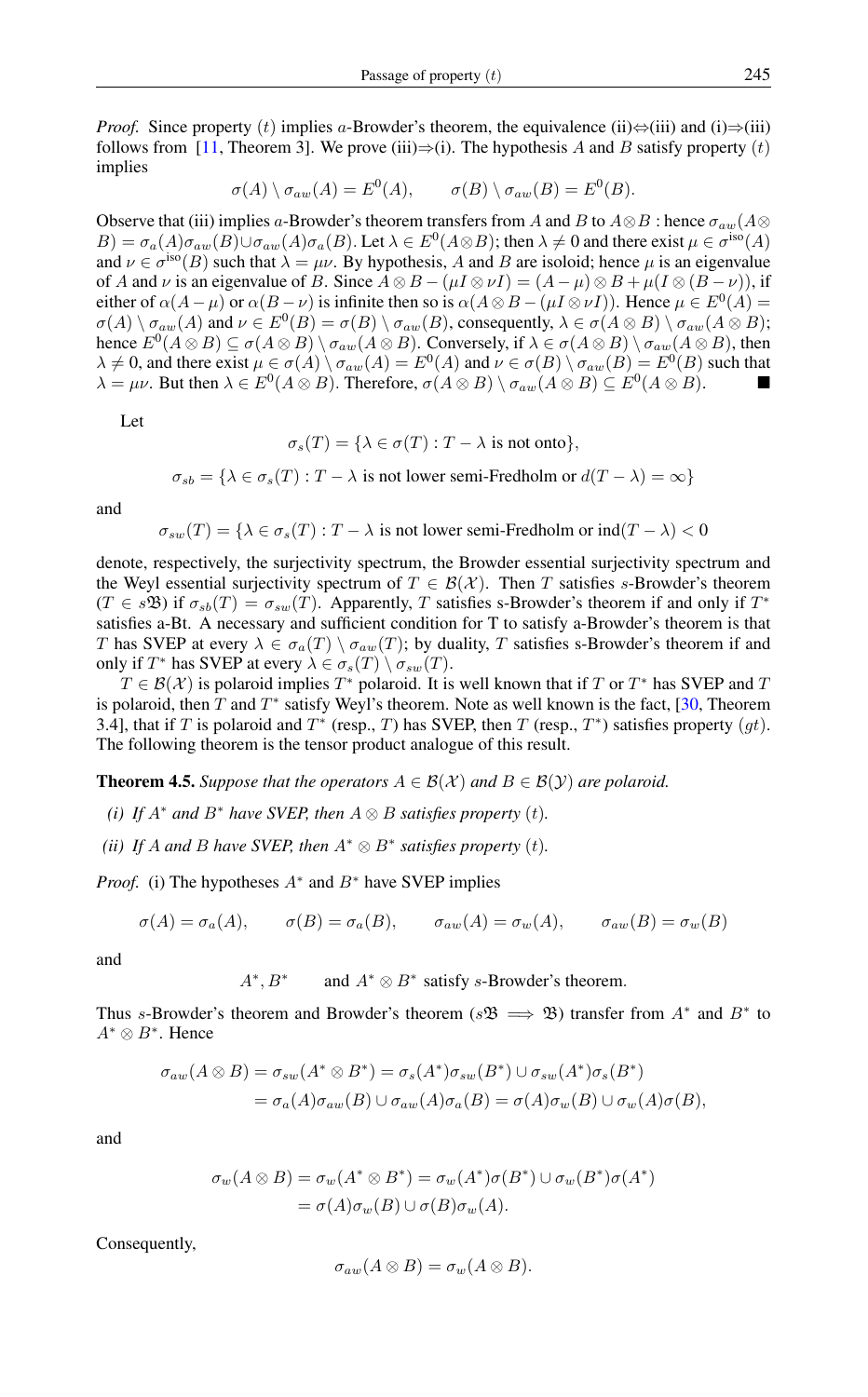Evidently,  $A \otimes B$  is polaroid [\[12,](#page-11-24) Lemma 2]; combining this with  $A \otimes B$  satisfies Browder's theorem, it follows that  $A \otimes B$  satisfies Weyl's theorem, i.e.,  $\sigma(A \otimes B) \setminus \sigma_w(A \otimes B) = E^0(A \otimes B)$ . But then

$$
\sigma(A\otimes B)\setminus \sigma_{aw}(A\otimes B)=\sigma(A\otimes B)\setminus \sigma_w(A\otimes B)=E^0(A\otimes B),
$$

i.e.,  $A \otimes B$  satisfies property  $(t)$ .

(ii) In this case  $\sigma(A) = \sigma_a(A^*), \sigma(B) = \sigma_a(B^*), \sigma_w(A^*) = \sigma_{aw}(A^*), \sigma_w(B^*) = \sigma_{aw}(B^*),$  $\sigma(A^* \otimes B^*) = \sigma_a(A^* \otimes B^*)$ , polaroid property transfer from A and B to  $A^* \otimes B^*$ , and both s-Browder's theorem and Browder's theorem transfer from A and B to  $A \otimes B$ . Hence

$$
\sigma_{aw}(A^* \otimes B^*) = \sigma_{sw}(A \otimes B) = \sigma_s(A)\sigma_{sw}(S) \cup \sigma_{sw}(A)\sigma_s(B)
$$
  
=  $\sigma_a(A^*)\sigma_{aw}(B^*) \cup \sigma_{aw}(A^*)\sigma_a(B^*)$   
=  $\sigma(A)\sigma_w(B) \cup \sigma_w(A)\sigma(B)$   
=  $\sigma_w(A \otimes B) = \sigma_w(A^* \otimes B^*).$ 

Thus, since  $A^* \otimes B^*$  polaroid and  $A \otimes B$  satisfies Browder's theorem imply  $A^* \otimes B^*$  satisfies Weyl's theorem,

$$
\sigma(A^* \otimes B^*) \setminus \sigma_{aw}(A^* \otimes B^*) = \sigma(A^* \otimes B^*) \setminus \sigma_w(A^* \otimes B^*) = E^0(A^* \otimes B^*),
$$

i.e.,  $A^* \otimes B^*$  satisfies property  $(t)$ .

## 5 Perturbations and Tensor Product

Let  $[A, Q] = AQ - QA$  denote the commutator of the operators A and Q. If  $Q_1 \in B(X)$  and  $Q_2 \in \mathcal{B}(Y)$  are quasinilpotent operators such that  $[Q_1, A] = [Q_2, B] = 0$  for some operators  $A \in \mathcal{B}(\mathcal{X})$  and  $B \in \mathcal{B}(\mathcal{Y})$ , then

$$
(A+Q_1)\otimes (B+Q_2)=(A\otimes B)+Q,
$$

where  $Q = Q_1 \otimes B + A \otimes Q_2 + Q_1 \otimes Q_2 \in \mathcal{B}(\mathcal{X} \otimes \mathcal{Y})$  is a quasinilpotent operator. If in the above,  $Q_1$  and  $Q_2$  are nilpotents then  $(A + Q_1) \otimes (B + Q_2)$  is the perturbation of  $A \otimes B$  by a commuting nilpotent operator.

**Theorem 5.1.** *Let*  $Q_1 \in \mathcal{B}(\mathcal{X})$  *and*  $Q_2 \in \mathcal{B}(\mathcal{Y})$  *be quasinilpotent operators such that*  $[Q_1, A] =$  $[Q_2, B] = 0$  *for some operators*  $A \in \mathcal{B}(\mathcal{X})$  *and*  $B \in \mathcal{B}(\mathcal{Y})$ *. If*  $A \otimes B$  *is finitely isoloid, then A* ⊗ *B satisfies property* (*t*) *implies*  $(A + Q_1)$  ⊗  $(B + Q_2)$  *satisfies property* (*t*).

*Proof.* Start by recalling that  $\sigma((A+Q_1)\otimes (B+Q_2)) = \sigma(A\otimes B)$ ,  $\sigma_a((A+Q_1)\otimes (B+Q_2)) =$  $\sigma_a(A \otimes B)$ ,  $\sigma_{aw}((A + Q_1) \otimes (B + Q_2)) = \sigma_{aw}(A \otimes B)$  and that the perturbation of an operator by a commuting quasinilpotent has SVEP if and only if the operator has SVEP. If  $A \otimes B$  satisfies property  $(t)$ , then

$$
E^{0}(A \otimes B) = \sigma(A \otimes B) \setminus \sigma_{aw}(A \otimes B)
$$
  
=  $\sigma((A + Q_{1}) \otimes (B + Q_{2})) \setminus \sigma_{aw}((A + Q_{1}) \otimes (B + Q_{2})).$ 

We prove that  $E^0(A \otimes B) = E^0((A + Q_1) \otimes (B + Q_2))$ . Observe that if  $\lambda \in \sigma^{iso}(A \otimes B)$ , then A<sup>∗</sup>⊗B<sup>∗</sup> has SVEP at  $\lambda$ ; equivalently,  $(A^* + Q_1^*) \otimes (B^* + Q_2^*)$  has SVEP at  $\lambda$ . Let  $\lambda \in E^0(A \otimes B)$ , then  $\lambda \in \sigma((A+Q_1)\otimes (B+Q_2)) \setminus \sigma_{aw}((A+Q_1)\otimes (B+Q_2))$ . Since  $(A+Q_1)^* \otimes (B+Q_2)^*$  has SVEP at  $\lambda$ , it follows that  $\lambda \notin \sigma_{aw}((A+Q_1)\otimes (B+Q_2))$  and  $\lambda \in \sigma^{iso}((A+Q_1)\otimes (B+Q_2)).$ Thus  $\lambda \in E^0((A+Q_1)\otimes (B+Q_2))$ . Hence  $E^0(A\otimes B) \subseteq E^0((A+Q_1)\otimes (B+Q_2))$ . Conversely, if  $\lambda \in E^0((A+Q_1)\otimes (B+Q_2))$ , then  $\lambda \in \sigma^{iso}(A\otimes B)$ , and this, since  $A\otimes B$  is finitely isoloid, implies that  $\lambda \in E^0(A \otimes B)$ . Therefore,  $E^0((A + Q_1) \otimes (B + Q_2)) \subseteq E^0(A \otimes B)$ . So, the proof of the theorem is achieved.

**Corollary 5.2.** If  $Q_1 \in B(X)$  and  $Q_2 \in B(Y)$  are nilpotent operators such that  $[Q_1, A] =$  $[Q_2, B] = 0$  *for some operators*  $A \in \mathcal{B}(\mathcal{X})$  *and*  $B \in \mathcal{B}(\mathcal{Y})$ *, then*  $A \otimes B$  *satisfies property* (*t*) *implies*  $(A + Q_1) \otimes (B + Q_2)$  *satisfies property*  $(t)$ *.*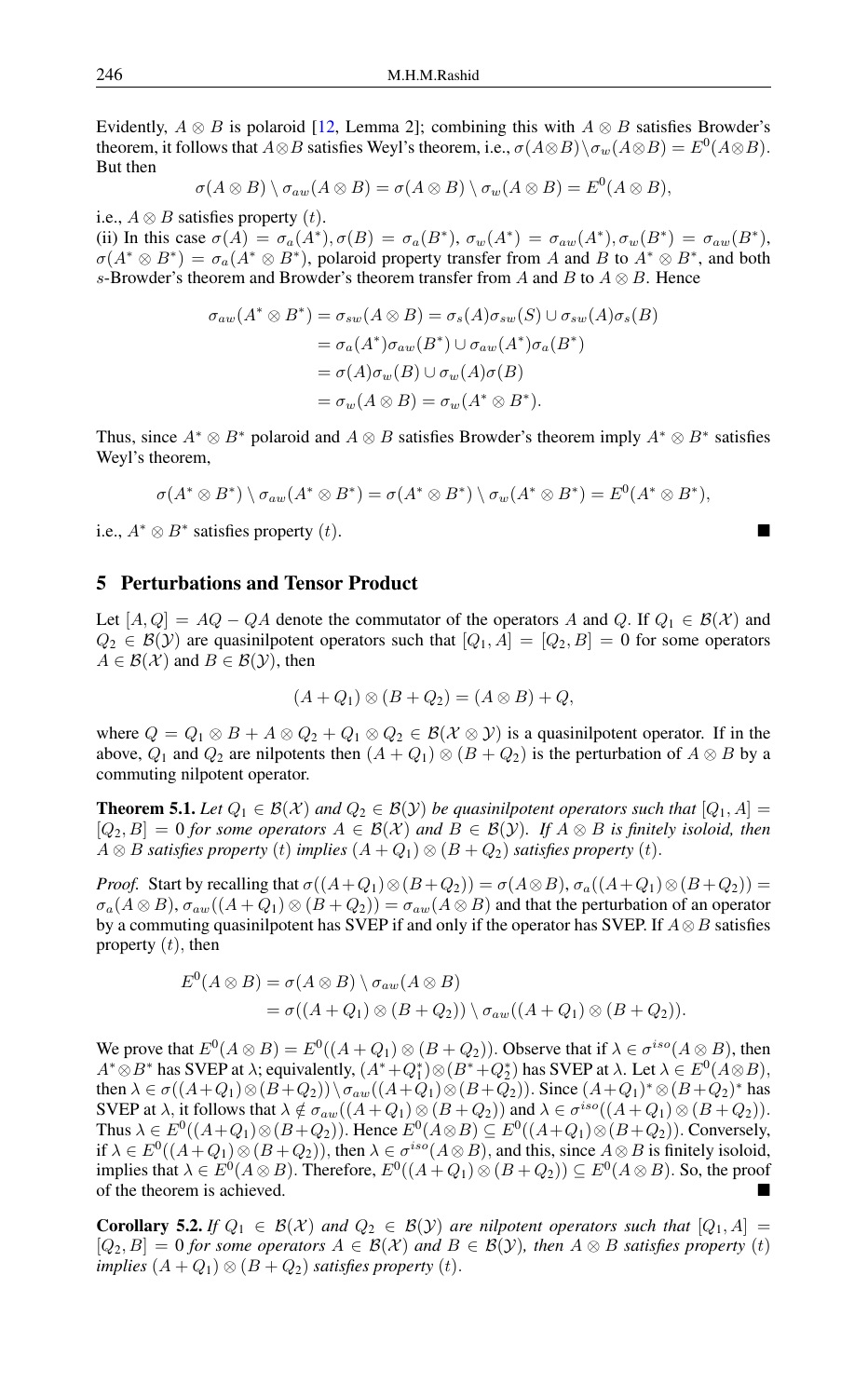The situation for perturbations by commuting Riesz operators is a bit more delicate. The equality  $\sigma_a(T) = \sigma_a(T + R)$  does not always hold for operators  $T, R \in \mathcal{B}(\mathcal{X})$  such that R is Riesz and  $[T, R] = 0$ ; the tensor product  $T \otimes R$  is not a Riesz operator (the Fredholm spectrum  $\sigma_e(T \otimes R) = \sigma(T)\sigma_e(R) \cup \sigma_e(T)\sigma(R) = \sigma_e(T)\sigma(R) = \{0\}$  for a particular choice of T only). However,  $\sigma_w$  (also,  $\sigma_b$ ) is stable under perturbation by commuting Riesz operators [\[32\]](#page-11-27), and so T satisfies Browder's theorem if and only if  $T + R$  satisfies Browder's theorem. Thus, if  $\sigma(T) = \sigma(T + R)$  for a certain choice of operators  $T, R \in \mathcal{B}(\mathcal{X})$  (such that R is Riesz and  $[T, R] = 0$ , then

$$
\pi^{0}(T) = \sigma(T) \setminus \sigma_{w}(T) = \sigma(T + R) \setminus \sigma_{w}(T + R) = \pi^{0}(T + R),
$$

where  $\pi^0(T)$  is the set of  $\lambda \in \sigma^{iso}(T)$  which are finite rank poles of the resolvent of T. If we now suppose additionally that  $T$  satisfies property  $(t)$ , then

$$
E^{0}(T) = \sigma(T) \setminus \sigma_{aw}(T) = \sigma(T + R) \setminus \sigma_{aw}(T + R), \qquad (5.1)
$$

and a necessary and sufficient condition for  $T + R$  to satisfy property  $(t)$  is that  $E^0(T + R) =$  $E^0(T)$ . One such condition, namely T is finitely isoloid.

**Theorem 5.3.** Let  $A \in \mathcal{B}(\mathcal{X})$  and  $B \in \mathcal{B}(\mathcal{Y})$  be finitely isoloid operators which satisfy property (t). If  $R_1 \in \mathcal{B}(\mathcal{X})$  and  $R_2 \in \mathcal{B}(\mathcal{Y})$  are Riesz operators such that  $[A, R_1] = [B, R_2] = 0$ ,  $\sigma_a(A + R_1) = \sigma_a(A)$  and  $\sigma_a(B + R_2) = \sigma_a(B)$ , then  $A \otimes B$  satisfies property (t) implies (A + R1) ⊗ (B + R2) *satisfies property* (t) *if and only if Browder's theorem transforms from*  $A + R_1$  *and*  $B + R_2$  *to their tensor product.* 

*Proof.* The hypotheses imply (by Corollary [3.13\)](#page-5-2) that both  $A + R_1$  and  $B + R_2$  satisfy property (t). Suppose that  $A \otimes B$  satisfies property (t). Then  $\sigma(A \otimes B) \setminus \sigma_{aw}(A \otimes B) = E^0(A \otimes B)$ . Evidently  $A \otimes B$  satisfies a-Browder's theorem, and so the hypothesis A and B satisfy property (t) implies that a-Browder's theorem transfers from A and B to  $A \otimes B$ . Furthermore, since,  $\sigma_a(A+R_1) = \sigma_a(A), \sigma_a(B+R_2) = \sigma_a(B),$  and  $\sigma_{aw}$  is stable under perturbations by commuting Riesz operators,

$$
\sigma_{aw}(A \otimes B) = \sigma_a(A)\sigma_{aw}(B) \cup \sigma_{aw}(A)\sigma_a(B)
$$
  
=  $\sigma_a(A + R_1)\sigma_{aw}(B + R_2) \cup \sigma_{aw}(A + R_1)\sigma_a(B + R_2)$   
=  $\sigma(A + R_1)\sigma_{aw}(B + R_2) \cup \sigma_{aw}(A + R_1)\sigma(B + R_2)$ 

Suppose now that a-Browder's theorem transfers from  $A+R_1$  and  $B+R_2$  to  $(A+R_1)\otimes(B+R_2)$ . Then

$$
\sigma_{aw}(A \otimes B) = \sigma_{aw}((A + R_1) \otimes (B + R_2))
$$

and

$$
E^{0}(A \otimes B) = \sigma((A + R_1) \otimes (B + R_2)) \setminus \sigma_{aw}((A + R_1) \otimes (B + R_2)).
$$

Let  $\lambda \in E^0(A \otimes B)$ . Then  $\lambda \neq 0$ , and hence there exist  $\mu \in \sigma(A + R_1) \setminus \sigma_{aw}(A + R_1)$  and  $\nu \in \sigma(B + R_2) \setminus \sigma_{aw}(B + R_2)$  such that  $\lambda = \mu \nu$ . As observed above, both  $A + R_1$  and  $B + R_2$ satisfy property (*t*); hence  $\mu \in E_a^0(A + R_1)$  and  $\nu \in E_a^0(B + R_2)$ . This, since  $\lambda \in \sigma(A \otimes B)$  $\sigma((A+R_1)\otimes (B+R_2))$ , implies  $\lambda \in E^0((A+R_1)\otimes (B+R_2))$ . Conversely, if  $\lambda \in E^0((A+R_1)\otimes$  $(B+R_2)$ ), then  $\lambda \neq 0$  and there exist  $\mu \in E^0(A+R_1) \subseteq \sigma_a^{iso}(A)$  and  $\nu \in E^0(B+R_2) \subseteq \sigma_a^{iso}(B)$ such that  $\lambda = \mu \nu$ . Recall that  $E^0((A+R_1)\otimes(B+R_2)) \subseteq E^0(A+R_1)E^0(B+R_2)$ . Since A and B are finite isoloid,  $\mu \in E^0(A)$  and  $\nu \in E^0(B)$ . Hence, since  $\sigma((A + R_1) \otimes (B + R_2)) = \sigma(A \otimes B)$ ,  $\lambda = \mu \nu \in E^0(A \otimes B)$ . To complete the proof, we observe that if the implication of the statement of the theorem holds, then (necessarily)  $(A+R_1) \otimes (B+R_2)$  satisfies Browder's theorem. This, since  $A + R_1$  and  $B + R_2$  satisfy Browder's theorem, implies Browder's theorem transfers from  $A + R_1$  and  $B + R_2$  to  $(A + R_1) \otimes (B + R_2)$ .

## <span id="page-10-0"></span>References

<span id="page-10-1"></span>[1] P. Aiena, *Fredholm and local spectral theory with applications to multipliers*,Kluwer Acad. Publishers, Dordrecht, 2004.